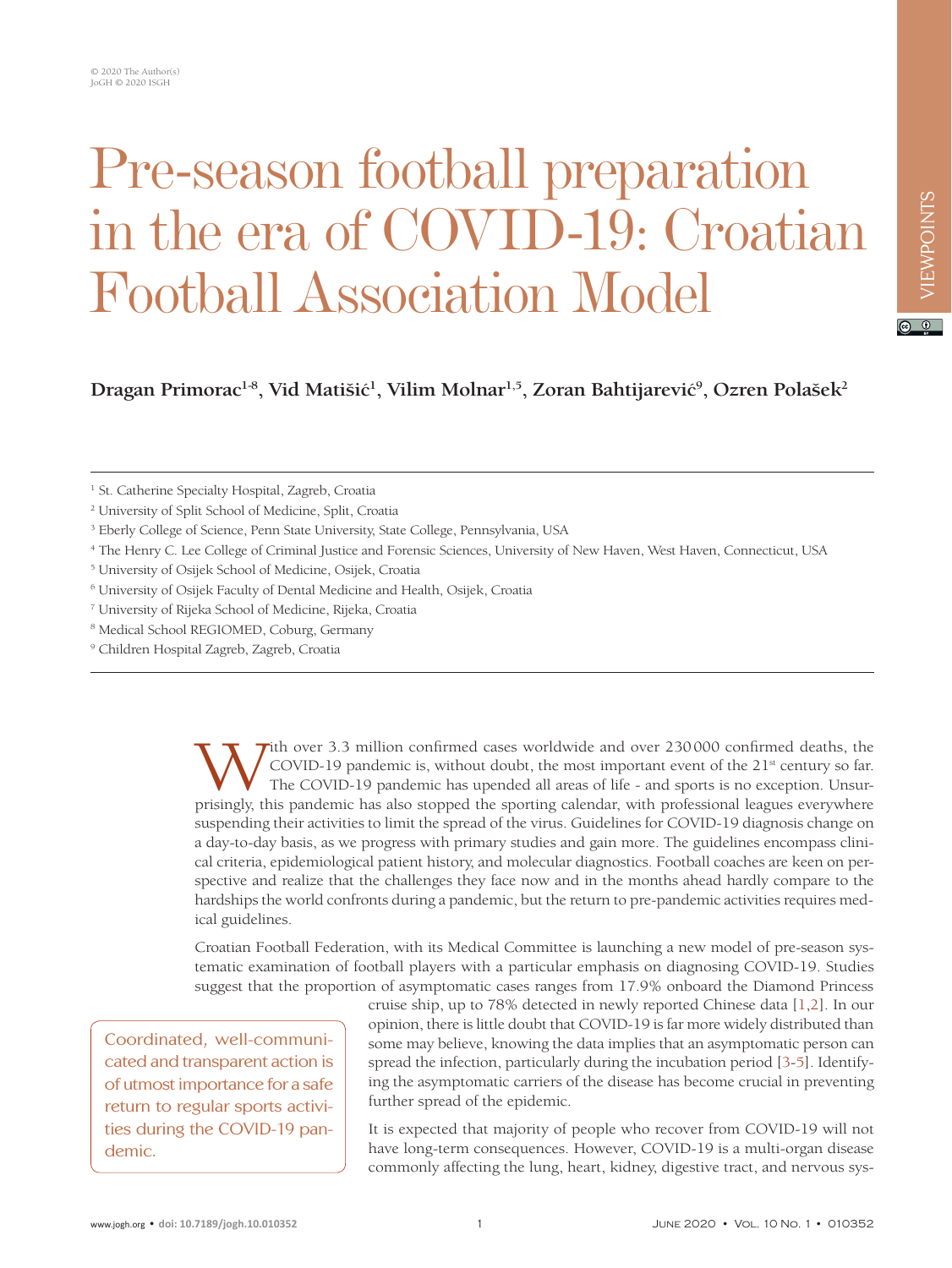

Photo: Croatian National Football Team before the 2018 FIFA World Cup with the management of its official health care organization, St. Catherine Hospital. Photo by Drago Sopta (used with permission).

tem, with unclear situation regarding long-term consequences [[6](#page-3-4)[,7\]](#page-3-5). Survivors of the severe COVID-19 disease were reported to have changes in their lungs, similar to those observed in SARS, marked by the diminished pulmonary capacity [\[8\]](#page-3-6). Important lessons on long term outcomes for patients who contracted COVID-19 are still to be learned, but in order to adapt to the global situation, we believe it is paramount to draw parallels with the epidemics of SARS (severe acute respiratory syndrome) and MERS (Middle East Respiratory Syndrome). A recent study showed that approximately 20% of COVID-19 patients suffered from cardiac injuries [[9](#page-3-7)]. Studies of SARS and MERS reported high occurrence of hypertension, persistent tachycardia and myocarditis in convalescent patients. A study on 121 patients who were infected with SARS showed that hypertension occurred in over half of all the patients, while 71.9% of them developed persistent tachycardia [\[10](#page-3-8)]. One the other hand, it has been shown that MERS causes myocarditis, most likely by the direct viral infection; the same was implied for COVID-19 [[11](#page-3-9)]. Acute kidney injury and proteinuria were also reported in COVID-19 patients, suggesting direct cellular damage of the kidney tissue [\[7](#page-3-5)]. By comparison, COVID-19 patients who were treated in the ICU, particularly those who were mechanically ventilated, were reported to suffer from "post-intensive care syndrome", most likely because the lack of oxygen in blood [[12\]](#page-3-10). All these reports suggest that COVID-19 infection might be regarded as higher risk than it was initially believed. This is of paramount importance in football activities, knowing that career development requires a lot of time and effort invested into prevention of injury, disease, disability and even death [[13](#page-3-11)]. The sport community finds itself facing uncharted territories in both the wake and the aftermath of this pandemic. Therefore, we firmly believe that coordinated, well-communicated and transparent action is of utmost importance if we want the return to regular activities be safe for all stakeholders.

Although professional football players are generally a healthy population without chronic respiratory, cardiac, renal diseases, as well as other chronic conditions, we must take COVID-19 seriously and act accordingly before returning to football pitches. Underlying genetic factors must also be taken into account as they might be aggravated by COVID-19 causing their clinical manifestation. Together with

Croatian Football Federation, with its Medical Committee, is launching a new model of pre-season systematic examination of football players with a particular emphasis on diagnosing COVID-19 before returning to training and competitive football.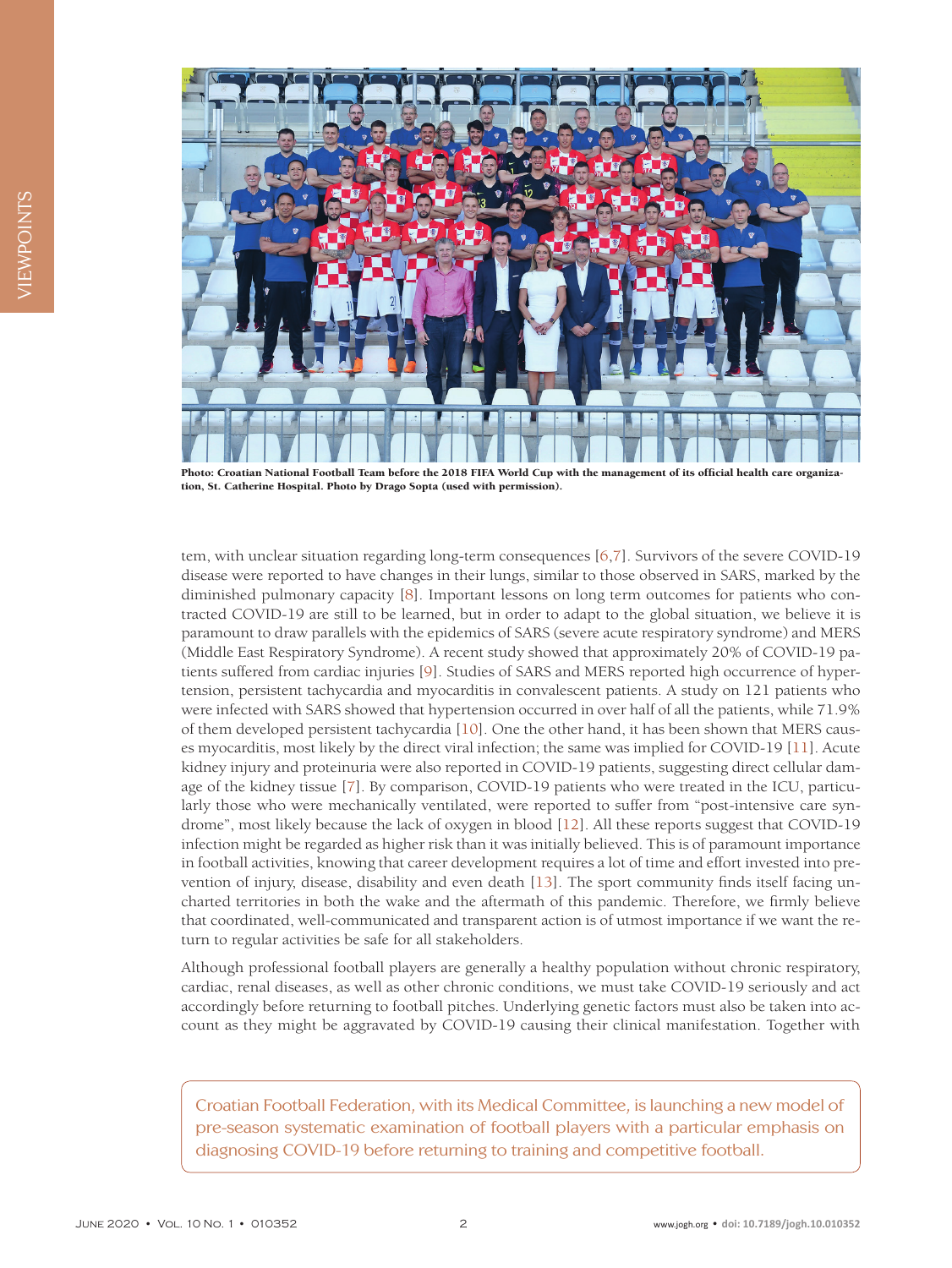the list of medical examinations that players must undergo in order to be eligible to participate in UEFA competitions, we hereby propose a model for screening professional football players returning to the field after the lift of the ban on all sport activities because of the COVID-19 pandemic. Besides pre-season physical examination (primarily 12-lead ECG, spirometry with bronchodilatation test, diffusing capacity of the lung for carbon monoxide (DLCO) test and fractional exhaled nitric oxide (FeNO) test) and medical examination defined by the UEFA Medical Regulations (for the next season), we are proposing that every football player from the Croatian first National League must have negative consecutive two RT-qPCR COVID-19 pharyngeal swabs over a 5-day interval. Such tests are targeting two regions of the viral nucleocapsid gene (N1 and N2) or RNA-dependent RNA polymerase (RdRP) and envelope (E) genes [[14](#page-3-12)]. This is of special interest due to the long virus incubation – median incubation period for COVID-19 was estimated to approximately five days [[15](#page-3-13)]. However, it has been noted that time from exposure to onset of infectiousness (latent period) may be shorter than the incubation period [[5](#page-3-3)]. Therefore, it is essential to do two subsequent tests during the proposed period. In addition to the detection of viral genetic material, we will target the immune response of the athlete being screened, looking specifically for antibodies (IgM and IgG) against the virus or viral antigens. Those tests are less complex than molecular tests but since antibody responses to infection take days to weeks to be detectable, serologic tests will not be reliable among those with recent exposure to virus. However, antibodies detected by this test indicate that a person had an immune response to COVID-19, implying the infection was subclinical if the person was asymptomatic. Serologic tests could play an important role in establishing diagnosis, if the COVID-19 patient with late complications of disease is examined since RT-qPCR could produce false-negative results, presumably because of the low viral load [[14](#page-3-12)]. In addition to limiting the potential of viral spread with the start of regular sport activities, the results of this screening protocol will allow us to estimate how many football players have been infected nationally. The results will also provide information on the percentage of Croatian football players who have not had COVID-19 and are still at risk of being infected.

We propose that football players need a gradual return to physical activities during four separate phases. The first phase includes training in a small group, while the second phase comprises training of the entire team. Consequently, players will start with the national leagues' competition (phase three), while in phase four, the clubs will be joining international competitions. Ideally, the club's prior international competition should provide for all registered players, certificates issued by the accredited laboratories that the players are negative for COVID-19. In addition to all these procedures mentioned above, special preventive recommendations will be given to the football players and other team members in addition to the above described screening program prior to the continuation of competitive matches. Those include the following: 1) Trainings must be performed outdoors. Entry into club rooms and other closed spaces are prohibited. 2) No more than 5 players can participate in training sessions at the same time. The personal distance must be met at all times with at least 5 m separating the players. Players must use own lanes for running and sprints, if this requirement can't be met, the same lane may be used by more players, but they must keep a distance between each other of at least 40 m when sprinting. Headers are not allowed in training sessions due to close contact of the ball with orifices of the body. 3) The number of coaches in training sessions should be kept to a minimum. Apart from the coaches only a physio or a team doctor may be present in the session. Protective equipment is mandatory for the medical team when they are getting in close contact to a player. Protective equipment includes face masks (N95, FFP2 or FFP3), protective gloves and face shields. 4) Original, sealed plastic water bottles must be used and properly discarded after training. They may not be shared between players. 5) Players and coaches must come to the training grounds alone, in their own cars, wearing appropriate clothes. Changing and shower rooms will not be available for the athletes nor coaches. 6) After the training session both players and coaches must go to their homes using the same transport they came with. This should be done orderly whilst respecting the social distancing measures. We propose to implement these measures first in the Croatian First League. They will also be recommended to lower leagues when they start with training and competitions and will be adhered to until a broader relaxation of preventive measures is advised by the local authorities. We presented our model to the leadership of FIFA and UEFA, with the goal of sharing our knowledge and ideas, as well as synchronising the actions of all the members during the COVID-19 pandemic.

We believe that adherence to the recommendations and testing of players will drastically reduce the risk of them being exposed to SARS-CoV-2 and other pathogens. In turn, it should allow a steady return to football we all know and love.